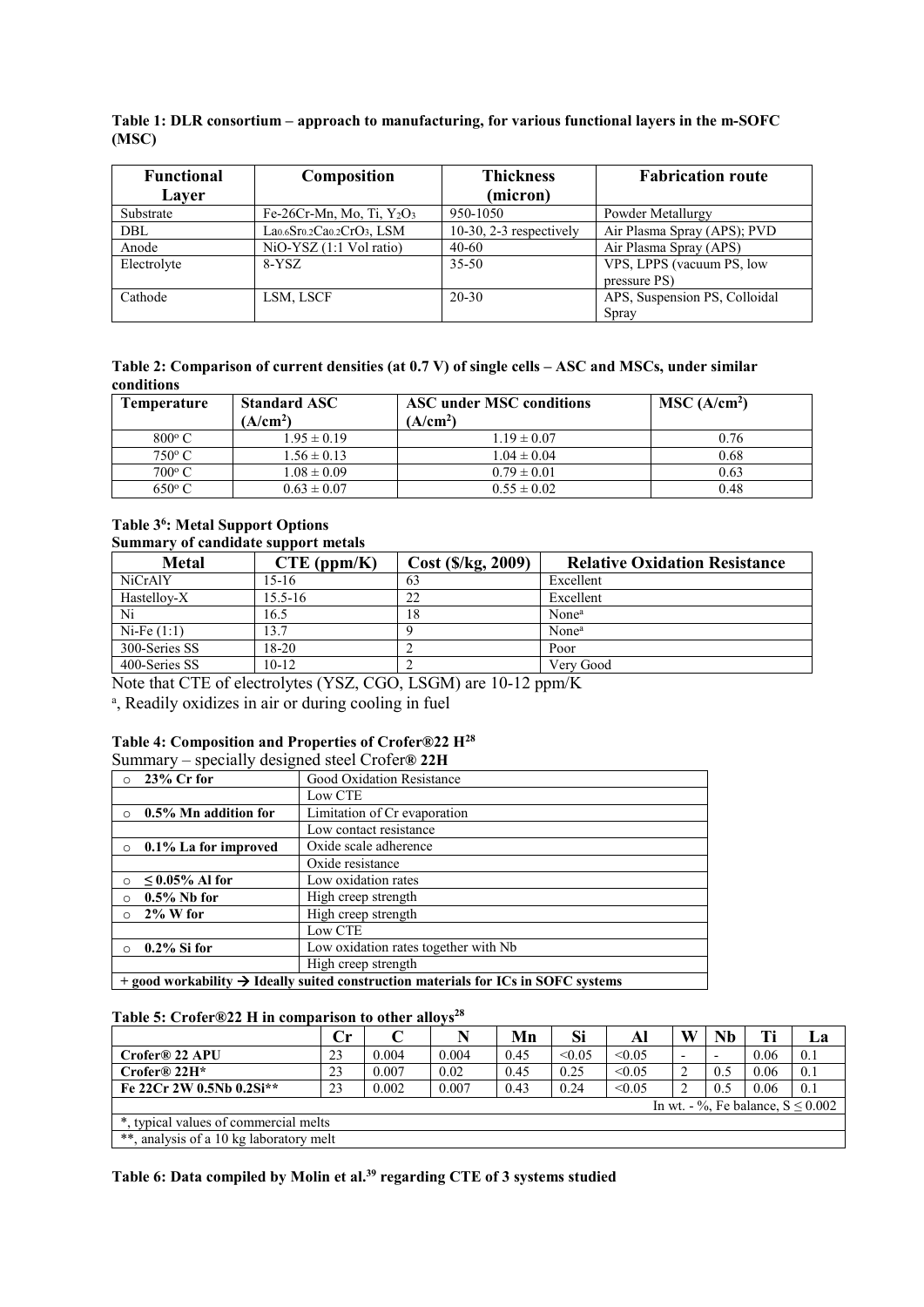**Chemical composition (weight %) and thermal expansion coefficient (ppm/K) of materials used in this study.**

|                                                                                | <b>Structure</b>  | TEC   | $C_{\Gamma}$ | Ni    | Mn   | M <sub>0</sub> | Si    | Fe      |
|--------------------------------------------------------------------------------|-------------------|-------|--------------|-------|------|----------------|-------|---------|
|                                                                                |                   | (CTE) |              |       |      |                |       |         |
| 317 <sup>a</sup>                                                               | <b>Austenitic</b> | 19.0  | 18.27        | 11.87 | 0.12 | 3.04           | 0.85  | balance |
| 430L <sup>b</sup>                                                              | Ferritic          | 11.5  | 16-18        |       | 1.0  | $\leq$ 6.5     | < 1.0 | balance |
| PI 600 <sup>a</sup>                                                            | <b>Austenitic</b> | 13.3  | 15.56        | 74.12 | 0.05 |                | 0.84  | 9.11    |
| <sup>a</sup> , Specified by the manufacturer – AMETEK Specialty Metal products |                   |       |              |       |      |                |       |         |
| <sup>b</sup> , Typical range of compositions                                   |                   |       |              |       |      |                |       |         |

# **Table 7: Composition Ranges of IN625 alloy (Inconel 625) 42**

| <b>Element</b>                                 | $\blacksquare$<br>. .⊾ | ۰.,<br>◡  | $\mathbf{F}$ $\mathbf{A}$ | Mo<br><b>C</b>                          | <b>AT</b><br>Nb | Mn                  | $\sim \cdot$<br>Sı | AП    | ran e<br>. .             | U                        |
|------------------------------------------------|------------------------|-----------|---------------------------|-----------------------------------------|-----------------|---------------------|--------------------|-------|--------------------------|--------------------------|
| $\cdot$<br>$(wt\%)$<br>Amount by specification | >58                    | $20 - 23$ |                           | $\Omega$<br>1 <sub>0</sub><br>10<br>- č | 7-4<br>—т. ⊥ Ј  | $<\!\!\!\!\!0.\!\!$ | < 0.5              | $0.4$ | < 0.4                    |                          |
| EDS (<br>$(wt\%)$<br>Determined by $\dot{\ }$  | 64.4                   | 20.1      | $\sim$<br>$-1$            | 0.1                                     |                 | U.O                 | ັບມ                |       | $\overline{\phantom{0}}$ | $\overline{\phantom{0}}$ |

#### **Table 8: Comparative Study of PLD vs Suspension Plasma Spray (Thermal Spray)46**  Summary of materials, structures, and processing methods for Cell #1 and Cell #2

| <b>Components</b> | <b>Substrate</b> | Anode                  | Electrolyte   | Cathode                |
|-------------------|------------------|------------------------|---------------|------------------------|
| Cell#1            |                  |                        |               |                        |
| Material          | SS430            | NiO-SDC                | ScSZ/SDC      | SSC <sub>o</sub> -SDC  |
| Processing        |                  | <b>Screen Printing</b> | $\rm{PLD}^a$  | <b>Screen Printing</b> |
| Thickness         |                  | 90 micron              | $2/20$ micron | 25 micron              |
| $Cell$ #2         |                  |                        |               |                        |
| Material          | Hastellov X      | Ni-SDC                 | SDC.          | SSC <sub>o</sub> -SDC  |
| Processing        |                  | $SPS^b$                | <b>SPS</b>    | Screen Printing        |
| Thickness         |                  | 30 micron              | 30 micron     | 45 micron              |

#### **Table 9: Typical Plasma Spray process conditions used by Kesler et al.55**  Plasma spraying parameter values

| <b>Parameter</b>              | Cathode                           | Electrolyte                             | Anode                             |
|-------------------------------|-----------------------------------|-----------------------------------------|-----------------------------------|
| Feedstock                     | 48.2%wt LSM/YSZ bal.              | 23.7 wt% YSZ aq.                        | 46% wt NiO/38% wt YSZ/            |
|                               |                                   | suspension                              | 16 wt% Carbon black powder        |
| Particle Size (micron)        | $32 - 45/25 - 32$                 | $D50 = 1.6$                             | 250                               |
| Plasma Gas flow rate (slpm)   | 250                               | 220                                     | 250                               |
| Plasma Gas Composition        | 23.3 % N <sub>2</sub> , 76.6 % Ar | 80% N <sub>2</sub> , 20% H <sub>2</sub> | 23.3 % N <sub>2</sub> , 76.7 % Ar |
| Torch current (A per cathode) | 183                               | 250                                     | 183                               |
| Nozzle size (mm)              | 9.5                               | 12.7                                    | 12.7                              |
| Number of passes              | 60                                | $25, 50, 100^{\circ}$                   | 80                                |
| Preheat Temp $(^{\circ}C)$    | 300                               | 20, 325, 450 <sup>a</sup>               | 300                               |
| Standoff distance (mm)        | 100                               | $70, 80, 90^{\text{a}}$                 | 100                               |

<sup>a</sup>, values in bold were held fixed during variation of other parameters.

# **Table 10: Plasma processing parameters for electrolyte deposition (suspension plasma spray) 56**

Electrolyte Suspension Plasma Processing Parameters

| Parameter                         | <b>High Flow Rate</b>                                   | <b>Medium Flow Rate</b>                            | <b>Low Flow Rate</b>           |
|-----------------------------------|---------------------------------------------------------|----------------------------------------------------|--------------------------------|
| Plasma gas flow rate (slpm)       | 275                                                     | 250                                                | 230                            |
| Plasma gas composition $(\% )$    | $70\%$ N <sub>2</sub> , $25\%$ Ar, $5\%$ H <sub>2</sub> | $80\%$ N <sub>2</sub> , 15 % Ar, 5 %H <sub>2</sub> | $87\%$ N <sub>2</sub> , 13% Ar |
| Current (A per cathode)           | 250                                                     | 250                                                | 250                            |
| Nozzle (mm)                       |                                                         | 95                                                 | 9.5                            |
| Preheat Temperature $(^{\circ}C)$ | 300-350                                                 | 300-350                                            | 300-350                        |
| Standoff Distance (mm)            | 90                                                      | 80                                                 | 80                             |